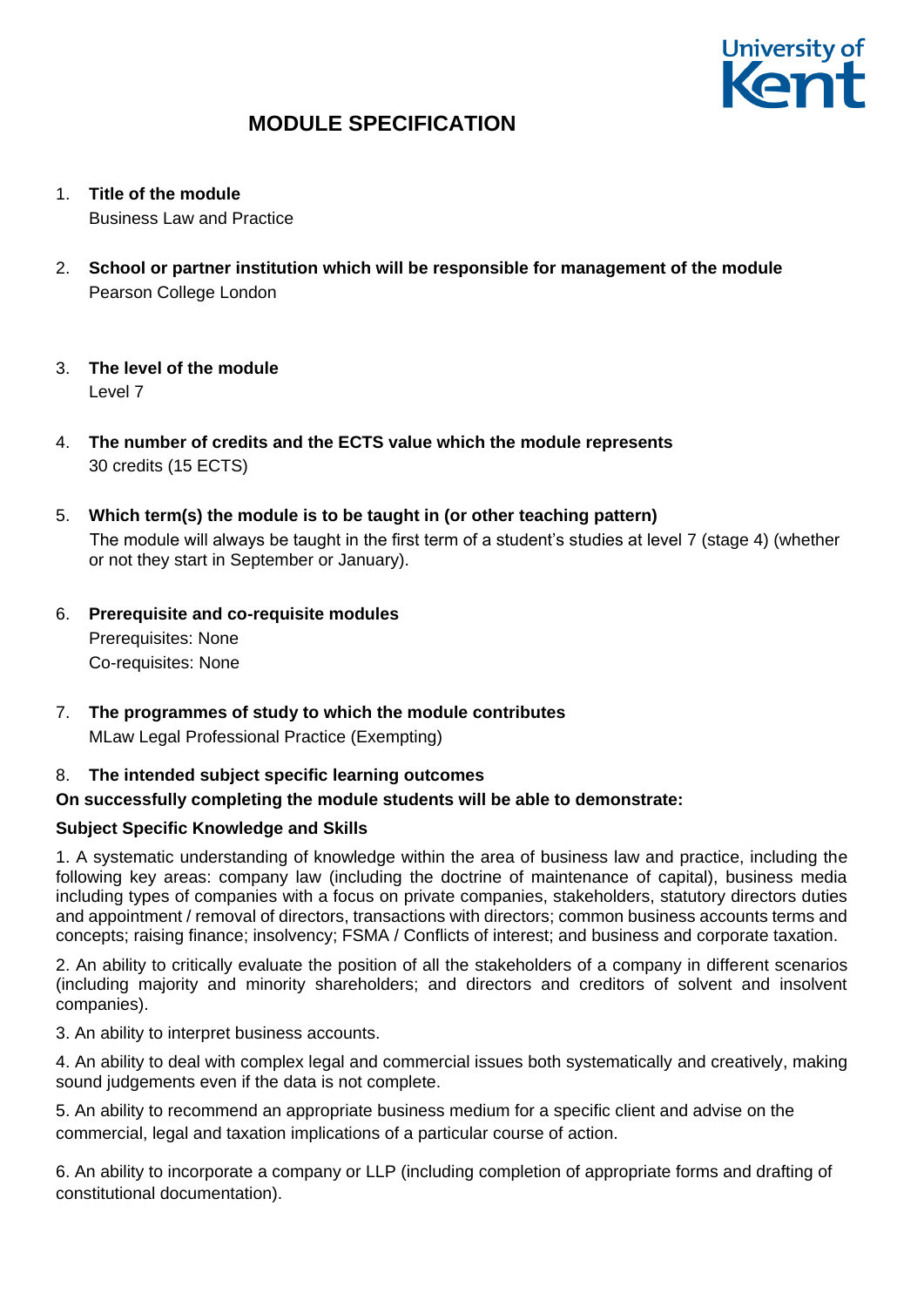

7. An ability to create (and ensure the ongoing maintenance of) a new company's statutory registers throughout its life.

8. An ability to advise shareholders in terms of their rights and issues arising under constitutional documents and shareholders agreements.

9. An ability to develop the suite of documents necessary to implement all types of company decisions, such as changing the constitution and appointment or removal of a director (including all board meetings, general meetings and Companies House/internal filings).

10. An ability to recommend statutory compliance/best practice for transactions with directors (in relation to a variety of transactions including substantial property transactions, loans to directors and service contracts).

11. An ability to advise on how to allot, issue and transfer shares (and advise all stakeholders of relevant implications, including impact on business accounts) together with the drafting of all relevant documentation.

12. An ability to advise on how to raise debt and grant security (and advise all stakeholders of relevant implications, including the impact on business accounts).

13. An ability to elaborate to stakeholders on exceptions to the doctrine of maintenance of capital (including facilitating a buy-back of shares).

14. An ability to estimate the risks to the various stakeholders of a company in financial difficulty (and recommend strategies to reduce those risks).

15. An ability to provide basic tax advice in terms of income tax, capital gains tax and corporation tax (including associated reliefs).

### 9. **The intended generic learning outcomes**

### **On successfully completing the module students will be able to:**

1. An ability to anticipate the client's requirements in a range of circumstances and appreciate the importance of knowing the client.

2. An ability to deal with complex client issues systematically and creatively in order to recommend viable commercial solutions to particular problems, and to communicate these conclusions effectively and empathetically to a variety of stakeholders (including specialist and non-specialist audiences).

3. An ability to solve problems and act with autonomy and originality in making decisions, resolving queries and meeting client requirements at a professional level.

### 10. **A synopsis of the curriculum**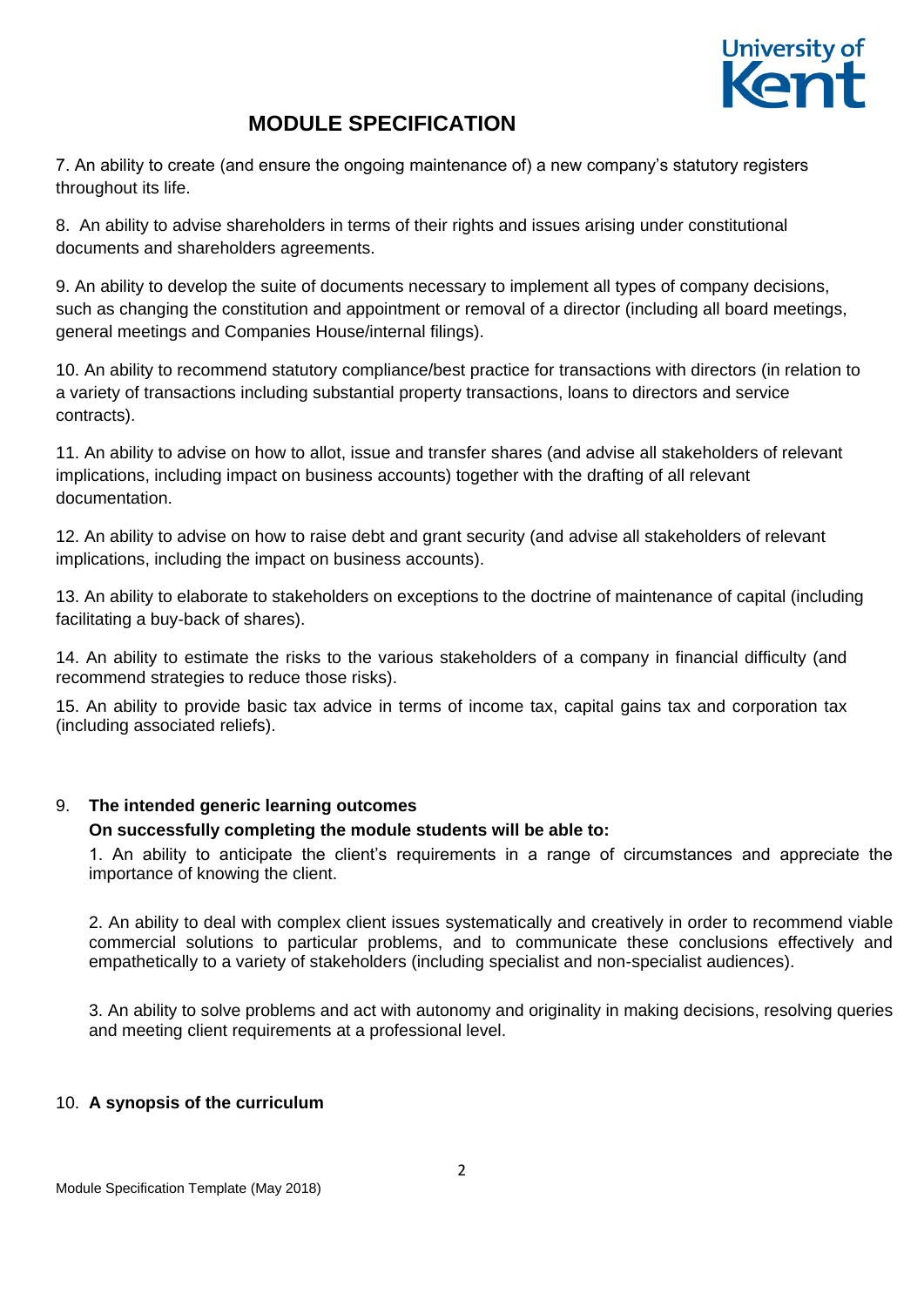

This module seeks to introduce students to the realities involved in advising a client on a wide variety of business law issues. In so doing, it introduces students to the key concepts involved in business and company law, developing the necessary practical knowledge alongside the ability to apply these concepts to realistic commercial situations. Via a case study that assumes the students are on secondment at a corporate client, students will apply their knowledge to addressing their client's needs on a week by week basis. The aims are essentially threefold: 1) to develop students' understanding of business and company law; 2) to give practical, hands on experience in advising clients on the issues that occur throughout the life of a company; and 3) to provide a grounding in basic practice that will inform students' future work, and will relate to or complement a chosen career path.

Key words: Business media, company law, business accounts, tax, insolvency.

In the course of studying this module, students will cover the following key areas:

### **Outline Syllabus**

- 1) Different business media
- 2) Fundamentals of Company Law, including:
	- what a company is
	- how to incorporate a company
	- company stakeholders
	- how a company is run
	- appointment and removal of directors
	- minority shareholders
	- common transactions between the company and its directors
	- raising finance (debt and equity)
	- doctrine of maintenance of capital (and exceptions)
- 3) Business Accounts
- 4) Business and Corporation Tax
- 5) Insolvency

### 11. **Reading List (Indicative list, current at time of publication. Reading lists will be published annually)**

All textbooks and practitioner materials will be updated annually. Textbooks will be held in the latest edition and older editions will be withdrawn.

|                             | Title, author, publisher<br>$\bullet$                                                                                                                                                                                                 |
|-----------------------------|---------------------------------------------------------------------------------------------------------------------------------------------------------------------------------------------------------------------------------------|
| <b>Core Text</b>            | Business Law and Practice, Mavrikakis, A et al, Legal Practice Guides<br>$\bullet$                                                                                                                                                    |
| <b>Essential</b><br>Reading | Palmers Company Law [online] Westlaw<br>Butterworths Company Law Handbook [online] Lexis<br>Butterworths Corporate Law Service [online] Lexis<br>Totty, Moss & Segal: insolvency [online] Westlaw                                     |
| Recommended<br>Reading      | Smith & Keenan Company Law, Wild, C & Weinstein, Pearson<br>Mayson, French & Ryan on Company Law, OUP<br>Blackstone's Guide to the Financial Services and Markets Act 2000<br>Davies: Principles of Tax, Williams, D. Sweet & Maxwell |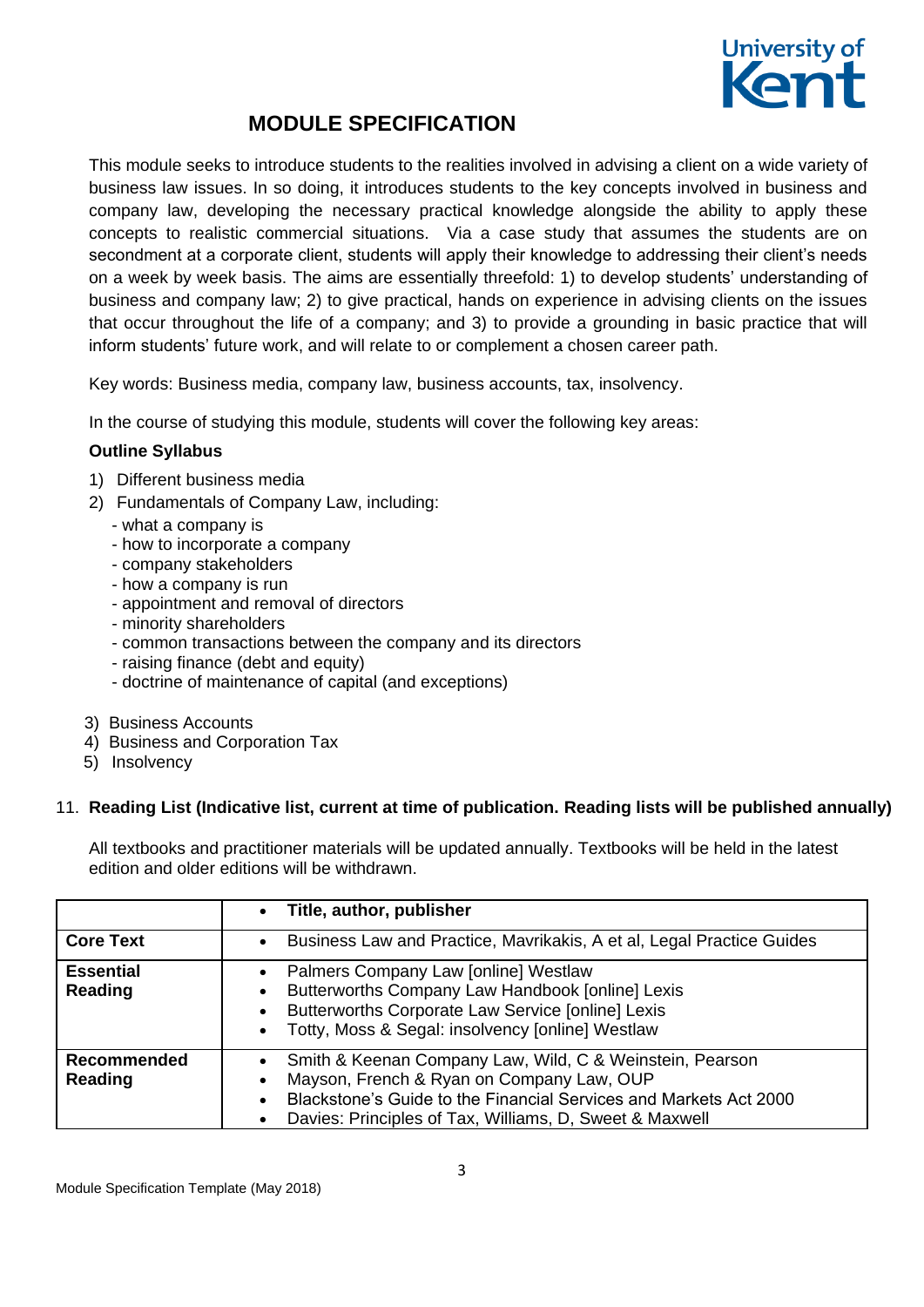

| Companies House website [Online]<br>https://www.gov.uk/government/organisations/companies-house<br>• The Insolvency Service website [Online]<br>https://www.gov.uk/government/organisations/insolvency-service<br>• HM Revenue & Customs website [Online]<br>https://www.gov.uk/government/organisations/hm-revenue-customs<br>Financial Conduct Authority website [Online] http://www.fca.org.uk/<br>$\bullet$<br>Solicitors Regulation Authority website [Online]<br>https://www.sra.org.uk/home/home.page |
|--------------------------------------------------------------------------------------------------------------------------------------------------------------------------------------------------------------------------------------------------------------------------------------------------------------------------------------------------------------------------------------------------------------------------------------------------------------------------------------------------------------|
|--------------------------------------------------------------------------------------------------------------------------------------------------------------------------------------------------------------------------------------------------------------------------------------------------------------------------------------------------------------------------------------------------------------------------------------------------------------------------------------------------------------|

### 12. **Learning and Teaching Methods**

Learning and teaching takes place through four key activities. These comprise a blend of technical skills training; guided tasks assisting in self-directed research and study; practical application in a commercial context; and consolidation. The module assumes the student is a trainee on secondment with a large corporate client. The module will begin with an induction to the client's business.

#### **Part A – Technical skills training**

The trainee is briefed in detail on the relevant legal area (this can take a variety of forms, including, for example: webinars; live and / or recorded lectures; and conference calls).

### **Part B – Self-directed research/Guided tasks**

The supervising partner/client partner will guide the trainee via e-mails and/or recorded voicemails into the relevant areas that need to be researched.

This may include reading articles and practitioner texts, drafting documentation for the clients (to be explained to the client / negotiated / executed in Part C), answering various client questions for a board meeting, presenting to the board of the client etc.

### **Part C – Seminar**

The trainee will present their findings to the client and/or client partner/supervisor. New issues may arise from the presentation and / or further client information to change the dynamics of advice etc.

#### **Section D – Consolidation**

This may be in the form of independent reflection / online student discussion forum / associated tutor dialogue (e.g. via email) as students absorb the issues raised in the briefings and seminars through the consolidation process.

As this is a practical course, the focus will be weighted to ensure understanding of the law before then applying it by advising the client.

| Activity                              | Notional Hours of Study                                        |
|---------------------------------------|----------------------------------------------------------------|
| Technical skills training             | 20                                                             |
| Self-directed research / guided tasks | 220 (including 40<br>assessment preparation<br>and completion) |
| Seminars                              | 40                                                             |
| Consolidation                         | 20                                                             |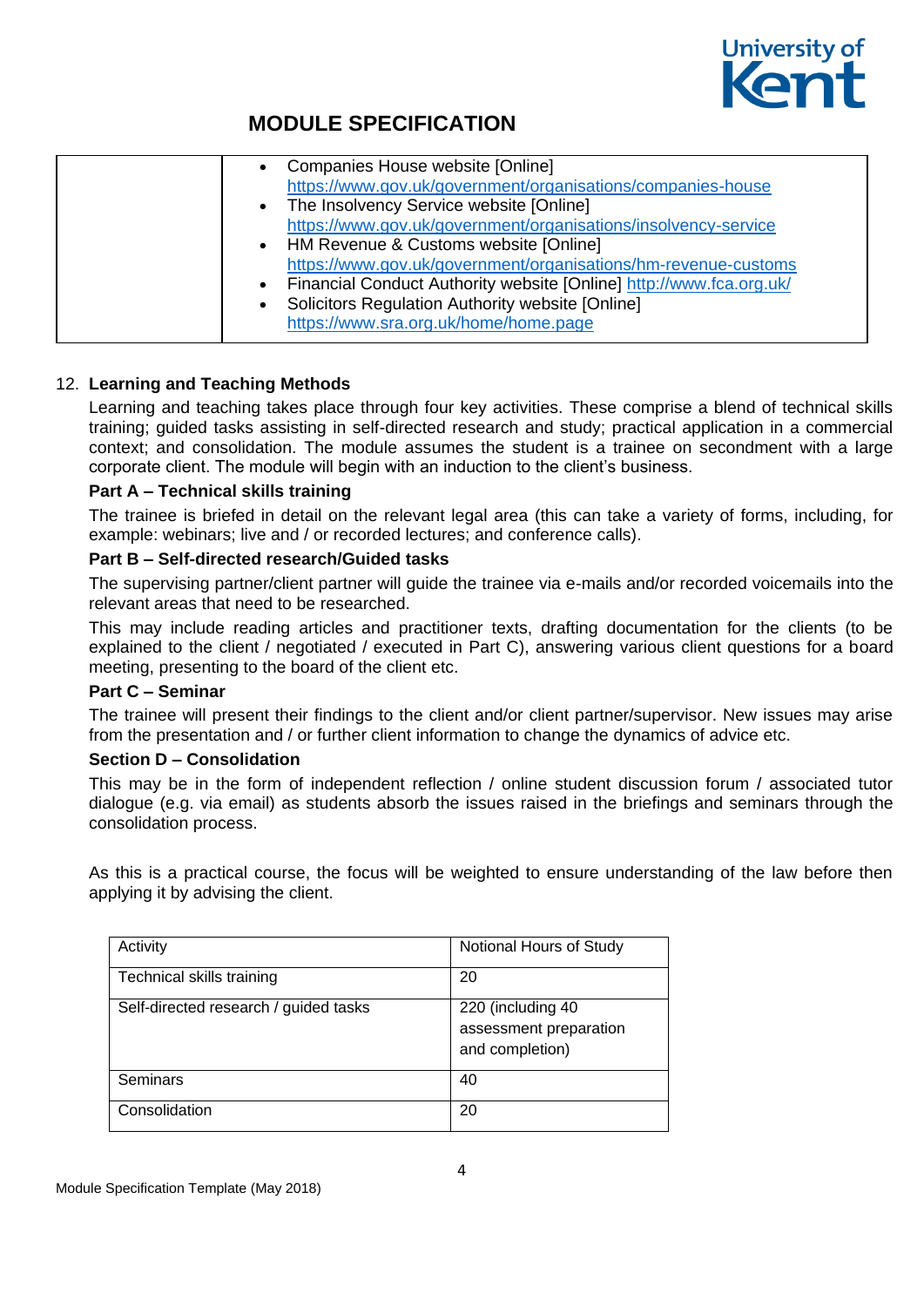

Total 300

#### 13. **Assessment methods**

#### **13.1 Main assessment methods**

This module will be assessed by a supervised assessment of four hours' duration, split into two parts:

Part A - an examination based on unseen questions set in a transactional context, in which students will be required to analyse various provided documents in order to advise a client or supervising partner accordingly (3 hours) (80%);

Part B – objective testing (1 hour) (20%).

Please note that 5% of the marks within Part A will be allocated to Professional Conduct and Regulation.

Students will be required to attempt both parts of this assessment. Since the learning outcomes tested by each part overlap (see further detail below) an overall pass of 50% will be sufficient to pass the assessment.

### **Rationale**

This methodology reflects two key objectives: firstly, and most importantly, to assess that the learning outcomes set out above have been achieved by the students in a way which complies with the Legal Practice Course Assessment Regulations. Secondly, to align our assessment regime with that proposed by the Solicitors Regulation Authority for the new Solicitors Qualifying Exam.

The proposed assessment methodology, combining a transaction based examination with objective testing we feel achieves both of these goals.

13.2 Reassessment methods

| <b>Module learning</b><br>outcome           |                              | SS <sub>1</sub> | SS<br>2  | SS <sub>3</sub> | SS4-<br>15 | <b>GTS</b><br>1 | <b>GTS</b><br>2 | <b>GTS</b><br>3 |
|---------------------------------------------|------------------------------|-----------------|----------|-----------------|------------|-----------------|-----------------|-----------------|
| Learning/<br>teaching method                | <b>Hours</b><br>alloca<br>te |                 |          |                 |            |                 |                 |                 |
| <b>Technical skills</b><br>training         | 20                           | X               | $\times$ | $\times$        | X          | X               | X               | X               |
| Self-directed<br>research / guided<br>tasks | 220                          | X               | $\times$ | $\times$        | X          | X               | X               | X               |
| <b>Seminar</b>                              | 40                           | X               |          | X               | X          | $\times$        | X               | X               |
| <b>Consolidation</b>                        | 20                           | X               |          | X               |            |                 | X               | X               |

### 14. **Map of Module Learning Outcomes to Learning and Teaching Methods and methods of Assessment**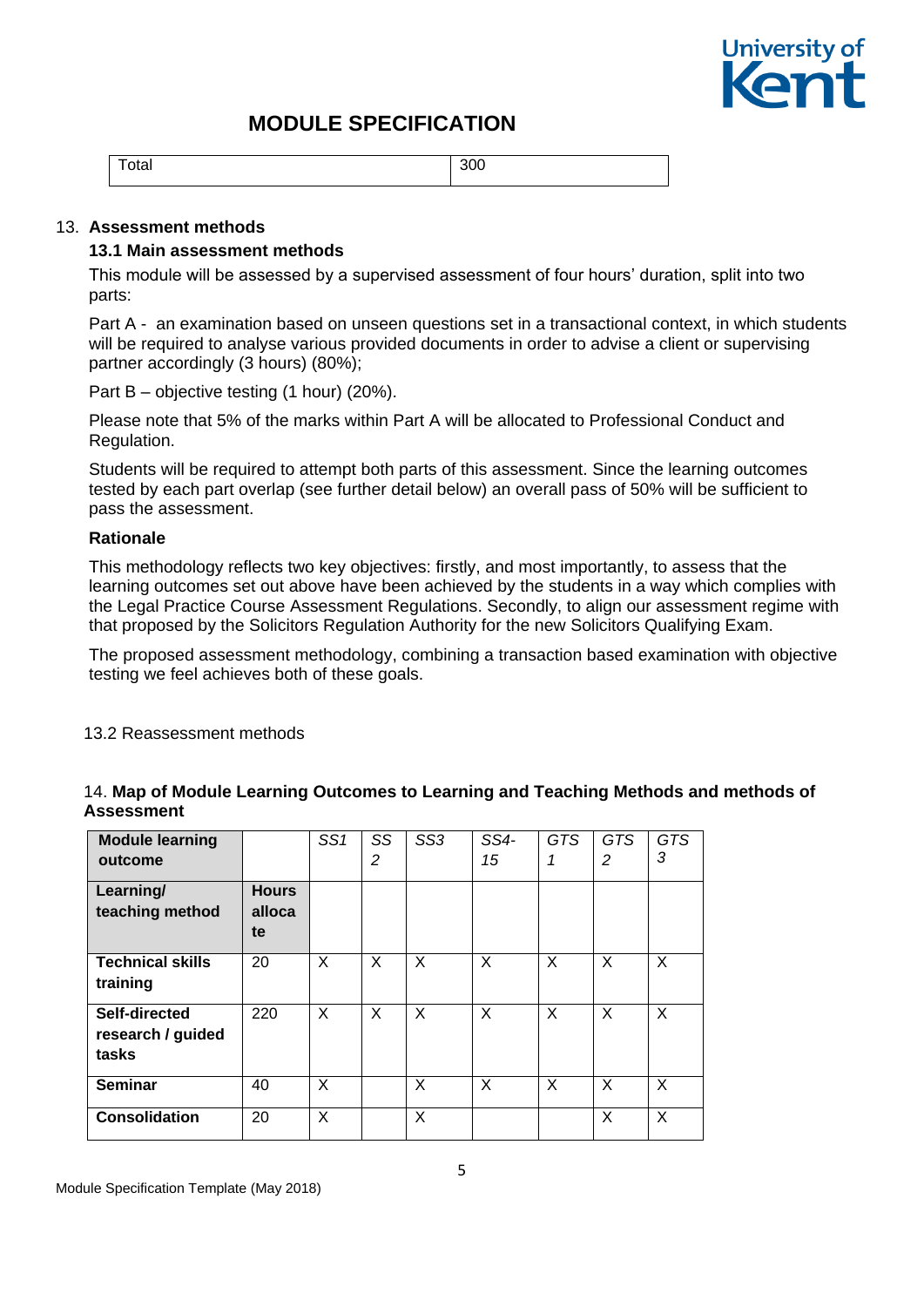

| <b>Assessment</b><br>method |   |   |   |   |  |  |
|-----------------------------|---|---|---|---|--|--|
| <b>Part A Examination</b>   | Χ | Х |   |   |  |  |
| Part B Objective<br>testing | Χ |   | Χ | Χ |  |  |

### 15. **Inclusive module design**

The Collaborative Partner recognises and has embedded the expectations of current disability equality legislation, and supports students with a declared disability or special educational need in its teaching. Within this module we will make reasonable adjustments wherever necessary, including additional or substitute materials, teaching modes or assessment methods for students who have declared and discussed their learning support needs. Arrangements for students with declared disabilities will be made on an individual basis, in consultation with the Collaborative Partner's disability/dyslexia student support service, and specialist support will be provided where needed.

### 16. **Centre where module will be delivered:**

Pearson College London

### 17. **Internationalisation**

All the modules on the MLaw/LLB programme incorporate an international dimension wherever and whenever appropriate. This includes specific areas, such as EU statutory provisions in Contract and Employment Law and Human Right issues in Constitutional and Criminal Law, alongside an all pervasive discussion of the affects of international law on English Law as a whole. In addition to the formal incorporation of international jurisprudence within the programme, the students are actively encouraged to participate in the numerous opportunities the College offers involving comparative analysis within the business world including: guest speakers, industry workshops, alumni events, etc. Specifically, the MLaw/LLB programme provides a number of opportunities for all law students to participate in educational visits to various international institutions within the legal environment including the EU (in Strasbourg, Brussels and Luxembourg), the International Court of Justice in the Hague and the Nuremberg Trials Court House. These trips are heavily subsidised by the college to ensure affordability and maximum participation.

## 18. **Partner College/Validated Institution:**

Pearson Business School, part of Pearson College

### 19. **University School responsible for the programme:**

Kent Law School